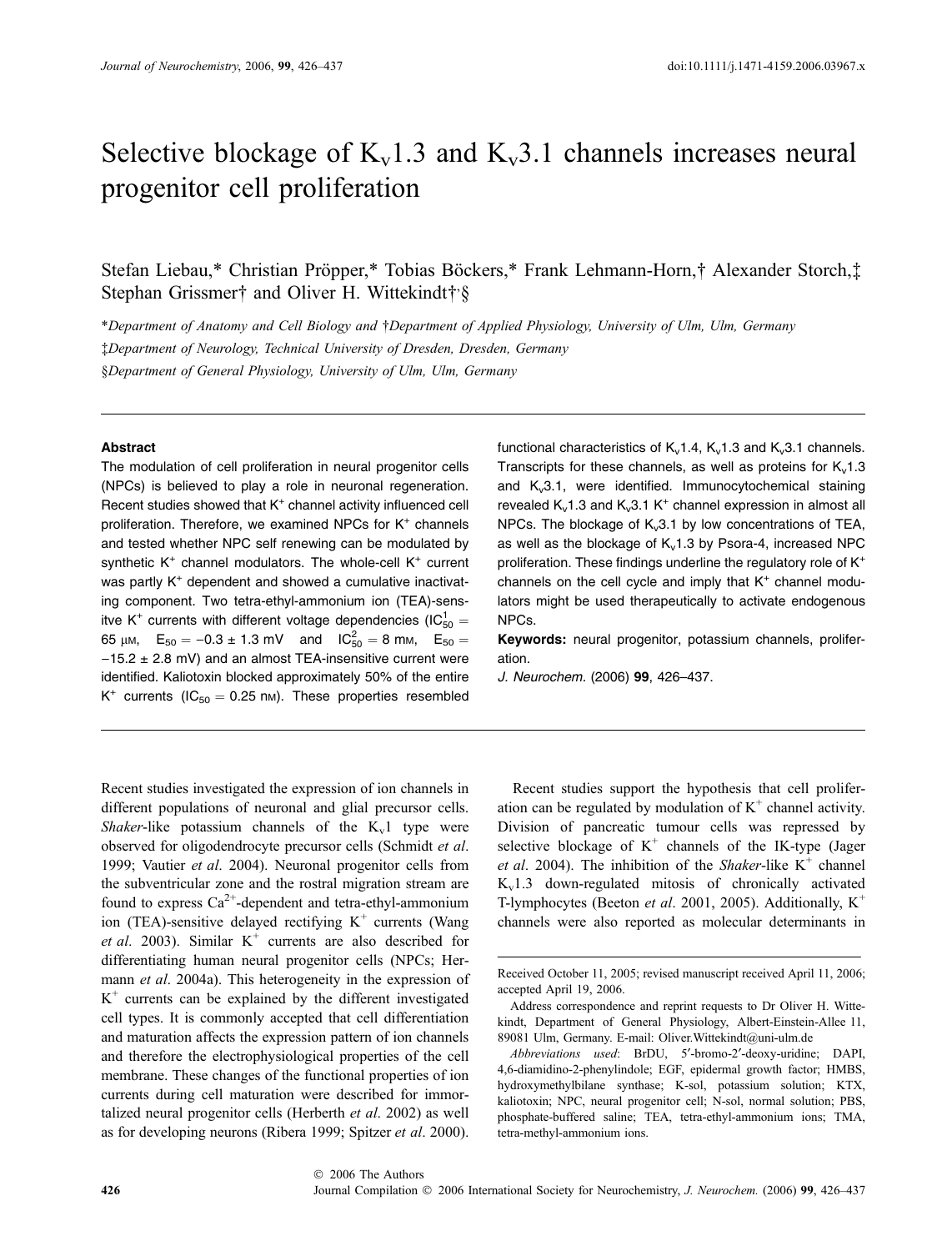lineage progression of oligodendrocyte precursor cells (Gallo et al. 1996; Attali et al. 1997; Knutson et al. 1997; Vautier et al. 2004).

We focused our investigations on a possible key role of  $K^+$ channels for triggering progeny of murine mesencephalic NPCs. Cells, which were used for the present investigation were long-term cultured under-non-differentiating conditions (Storch et al. 2001). Long-term cultured NPCs provide a source of homogenous cell populations of progenitor cells and allow the investigation of NPCs during early stages of differentiation.

The functional expression of  $K^+$  channels was studied by the whole-cell patch-clamp technique in parallel with immunocytochemical, as well as molecular biological methods. The effect of the identified  $K^+$  channels on NPC proliferation was examined by the selective  $K^+$  channel blockage during the culturing of NPCs. Our data showed that the selective blockage of  $K^+$  channels increases NPC proliferation in vitro.

# Materials and methods

## Expansion of mesencephalic NPCs

Adult pregnant Sprague–Dawley rats were anaesthetized and killed with  $100\%$  CO<sub>2</sub>, embryos (embryonic stage E14.5) were removed from the uterus and placed into ice-cold Hank's balanced salt solution (HBSS) supplemented with 1% penicillin/streptomycin and 1% glucose (all from Gibco, Tulsa, OK, USA). Their brains were removed and the midbrain was then aseptically prepared. The meninges were carefully removed from the tissue after preparation of the midbrain area. For expansion of neurospheres, tissue samples were incubated in 0.1% trypsin (Sigma, St Louis, MO, USA) for 10 min at room temperature (21–23 $^{\circ}$ C), incubated in Dnase I (40 mg/mL; Sigma) for 10 min at  $37^{\circ}$ C, and homogenized to a quasi-single-cell suspension by gentle triturating. The cells were added to 25-cm<sup>2</sup> flasks (2  $\times$  3 10<sup>6</sup> viable cells per flask) in serumfree medium containing 63% Dulbecco's modified Eagle's medium (DMEM) high glucose, 32% Ham's F12, 1% glutamate, 2% B27 supplement, 1% penicillin/streptomycin and 1%-non-essential amino acids (all from Gibco), supplemented with 20 ng/mL of the mitogen epidermal growth factor (EGF; Sigma). Cultures were placed in a humidified incubator at 37 $\degree$ C and 5% CO<sub>2</sub>, 95% air (21% O<sub>2</sub>). After 4–7 days, sphere formation was observed. The medium was changed once a week while growth factor was added twice a week. The neurospheres were expanded for an additional 3 weeks (in total 3–5 passages) in suspension before adherent proliferation was initiated by plating the cells (about 20 000 cells/well) with the same media, supplemented with 5% serum replacement (Gibco) onto poly-L-lysine-coated glass cover slips in 24-well plates. All the following studies were then performed 1–24 h after transferring the cells to the well-plates.

# Electrophysiological experiments

Neurospheres were transferred onto a poly-L-lysine-coated glass coverslip and were kept under culturing conditions for 1 to 4 h before electrophysiological investigation. The coverslips were placed into a perfusion chamber directly before measurement and were permanently superfused with normal solution (N-sol, in mM: NaCl 160, KCl 4.5, CaCl<sub>2</sub> 2, MgCl<sub>2</sub> 1, HEPES 5, pH 7.4), potassium solution (K-sol, in mM: KCl 164.5, CaCl<sub>2</sub> 2, MgCl<sub>2</sub> 1, HEPES 5, pH 7.4) and K0-solution (K0-sol, in mM: NaCl 164.5, CaCl<sub>2</sub> 2, MgCl<sub>2</sub> 1, HEPES 5, pH 7.4). Only those cells were taken for electrophysiological investigations, which started to migrate from the attached neurosphere. Pipettes were pulled in three stages with a tip resistance ranging from 1.5 to 2.5  $M\Omega$  when filled with pipette solution (KF-sol, in mM: KF 145, EGTA 10, HEPES 10, MgCl<sub>2</sub> 1, pH 7.2). A HEKA EPC9 amplifier (HEKA Elektronik, Lambrecht, Germany) was used with Pulse and PulseFit (HEKA Elektronik) as data acquisition and analysis software.

The membrane potential was stepped from  $-80$  mV to  $+40$  mV for 200 ms and kept at  $-80$  mV for 30 s between voltage steps for investigating the effect of kaliotoxin (KTX; Bachem, Weil am Rhein, Germany). Psora-4 (kindly provided by Professor Hänsel, University of Kiel, Germany) was tested in the presence of 1 mm TEA and using voltage steps as described, but with a duration of 500 ms. Peak currents at a certain Psora-4 concentration were measured when they reached a steady state. This was achieved after at least 12 voltage steps at a certain Psora-4 concentration. Curve fitting was carried out using IgorPro 3.12 (Wavemetrics, Portland, OR, USA) as described (Motulsky and Christopoulos 2004). The calculated  $\pm$  value reflects the uncertainty of the fit.

Cumulative inactivation was tested by applying 10 repetitive voltage steps from  $-80$  mV to  $+40$  mV with a duration of 200 ms. The membrane potential was clamped to  $-80$  mV for 1 s. Time constants were calculated as best fit through the data points according to a double exponential equation using IgorPro 3.12 (Wavemetrics).

## Semi-quantitative real-time one-step RT-PCR

Semi-quantitative real-time one-step RT-PCR was carried out using the LightCycler System (Roche, Mannheim, Germany), and amplification was monitored and analysed by measuring the binding of the fluorescence dye SYBR Green I to double-stranded DNA. One microlitre of total RNA was reversely transcribed and subsequently amplified using QuantiTect SYBR Green RT-PCR Master mix (Qiagen, Valencia, CA, USA) and 0.5 µmol/L of both sense and antisense primers. Tenfold dilutions of total RNA were used as external standards. Internal standards and samples were simultaneously amplified. After amplification, melting curves of the RT-PCR products were acquired to demonstrate product specificity. Results are expressed relative to the housekeeping gene hydroxymethylbilane synthase (HMBS). Primer sequences, lengths of the amplified products and melting analyses are summarized in Fig. 1.

## Western blotting

Whole-cell protein extracts were denatured after sonication at 75°C for 2 min in order to avoid oligomerization of channel proteins. The proteins were separated by standard sodium dodecyl sulfate – polyacrylamide electrophoresis gel (SDS–PAGE) with 8% total monomer concentration and were electro blotted by standard protocols onto nitrocellulose membranes. Specific primary antibodies were: anti- $K_v$ 1.3 diluted 1 : 400, anti- $K_v$ 1.4 diluted 1 : 400 (Alomone Laboratories, Jerusalem, Israel) and anti- $K_v3.1$  diluted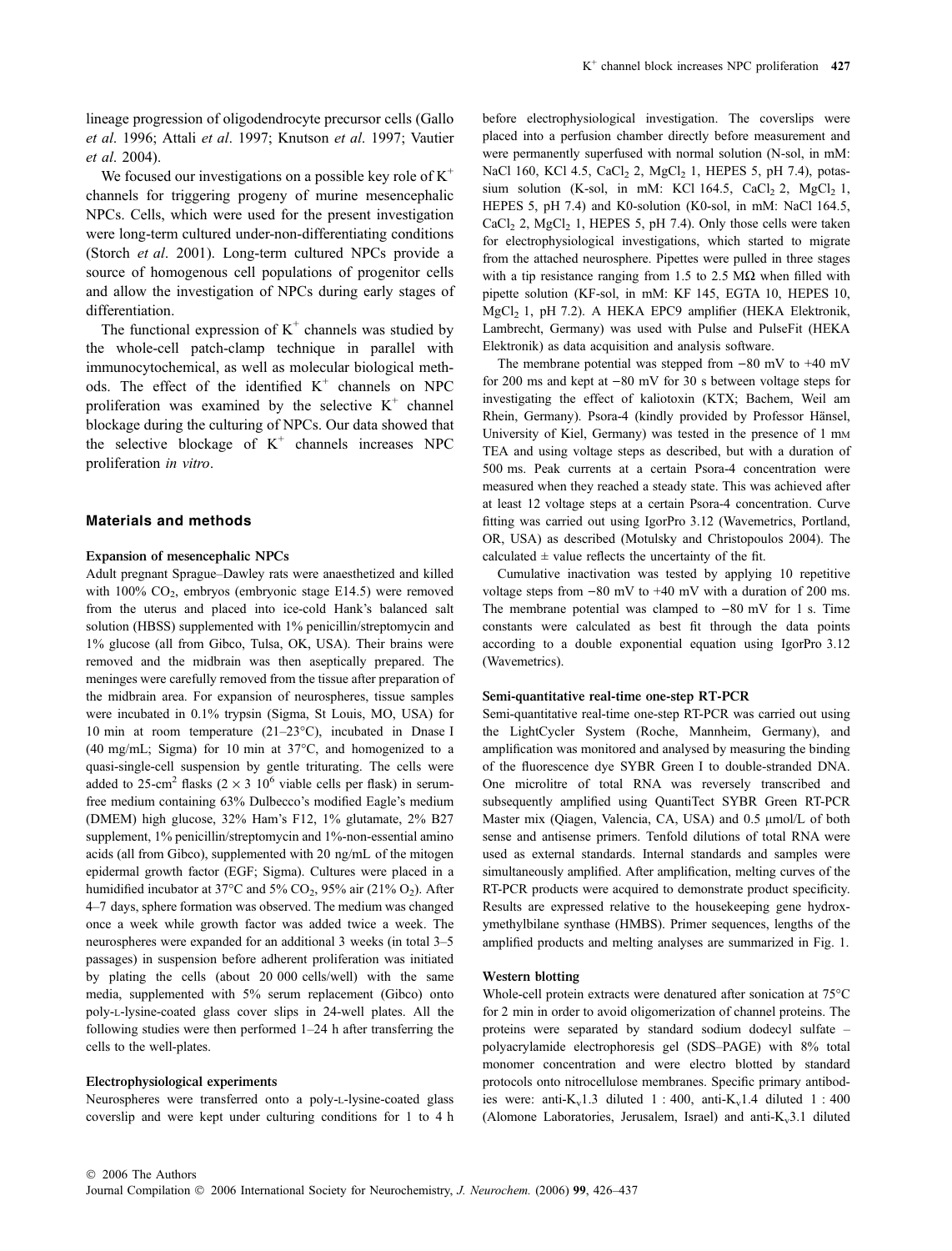| Channel<br>(gene name) | Primer sequence                                                       | Product<br>length<br>(bp) | Melting curve |  |
|------------------------|-----------------------------------------------------------------------|---------------------------|---------------|--|
| $K_v1.1$<br>(Kcna1)    | 5'-GGCAACCCGAAGAAACGC-3'<br>5'-GCCTCCTCGCCAACTC-3'                    | 188                       |               |  |
| $K_v1.2$<br>(Kcna2)    | 5'-CCTATGACCCAGAGGCAGAC-3'<br>5'-CATCCGTTTCTTGGGGTCTC-3'              | 134                       |               |  |
| $K_v1.3$<br>(Kcna3)    | 5'-GCTGGTGCGATTCTTTGC-3'<br>5'-CATAGCCTGCTGCCCATTAC-3'                | 145                       |               |  |
| $K_V1.4$<br>(Kcna4)    | 5'-CGGTGGAAGGCACTGGAG-3'<br>5'-CTCAGTTCGCTGTCGCCTC-3'                 | 125                       |               |  |
| $K_v1.5$<br>(Kcna5)    | 5'-CCAGCAAGGCAGGGTTCTC-3'<br>5'-CGGATGACTCGGAGGATGG-3'                | 169                       |               |  |
| $K_V3.1$<br>(Kenc1)    | 5'-CGAGCTGGAGATGACCAAGAG-3'<br>5'-AGAAGAGGGAGGCAAAGGC-3'              | 155                       |               |  |
| $K_v3.2$<br>(Kenc2)    | Rn Kene2 1 SG QuantiTect Primer Assay<br>QT00184807 (Qiagen, Germany) | 77                        | Not amplified |  |
| $K_v3.3$<br>(Kenc3)    | 5'-GCGGCGACAGCGGTAAG-3'<br>5'-GGTCAAAGAAGAACTCGTCC-3'                 | 165                       |               |  |
| <b>HMBS</b>            | 5'-CGACACTGTGGTAGCGATGC-3'<br>5' CCTTGGTAAACAGGCTCTTCTCTC-3'          | 134                       |               |  |

1 : 400 (Chemicon, Temecula, CA, USA). Pre-adsorption controls with the specific antigen supplied with the antibodies were carried out as negative controls according to the manufacturer's protocol. The enhanced chemiluminescence (ECL) detection kit (Amersham Pharmacia, Freiburg, Germany) was used for immune detection according to the manufacturer's protocol.

#### Immunocytochemical detection

For immunofluorescence detection of  $K^+$  channel subunits, cultured cells were fixed with 4% paraformaldehyde (PFA)/1.5% sucrose/ phosphate-buffered saline (PBS) for 20 min at room temperature. After washing three times with  $1 \times PBS$  for 5 min at room temperature, the cells were permeabilized for 5 min on ice in a buffer containing 0.2% Triton-X-100/0.1% Na-Citrate/PBS and washed again three times with  $1 \times$  PBS. Blocking was performed with 10% FCS/PBS for 1 h at room temperature followed by incubation with the primary antibodies, diluted in PBS, for 3 h. After a further washing step, the cells were incubated with the secondary antibody conjugates for 90 min at room temperature, washed three times with  $1 \times PBS$  and then with aqua bidest for

Fig. 1 Primer sequences and melting curve analysis of semiquantitative real-time RT-PCR experiments. Names of gene products and gene names, primer sequences and product length are given. The melting curves are plotted as dF(T)/dT (*y*-axis) against  $T$  [ $°C$ ] (*x*-axis).

3 min and mounted in Mowiol (Sigma). Cell nuclei were counter stained with 4,6-diamidino-2-phenylindole (DAPI). The following primary antibodies were used: rabbit anti-Kv1.3 diluted 1 : 200, rabbit anti-Kv1.4 diluted 1 : 50, rabbit anti-Kv3.1 diluted 1 : 200 (all from Alomone Laboratories) and mouse anti-nestin monoclonal diluted 1 : 500 (BD Biosciences, Bedford, MA, USA); fluorescence-labelled secondary antibodies were Alexa Fluor® 555 (red, used filter set: excitation BP 534–558 nm, FT 560, emission BP 575–640 nm) and Alexa Fluor® 488 (green, used filter set: excitation BP 450–490 nm, FT 510, emission BP 515–565 nm) (Invitrogen, Karlsruhe, Germany), both diluted 1 : 500. Images were captured using an upright fluorescence microscope (Axioskop 2, Zeiss, Oberkochen, Germany) equipped with a Zeiss CCD camera (16 bits;  $1280 \times 1024$  pixels per image), and analysed using Axiovision software (Zeiss).

#### Cryosections

Neurospheres were high-pressure frozen, freeze substituted and embedded in London Resin (LR-gold, Polysciences, Eppelheim, Germany), a special hydrophilic resin used for embedding of tissue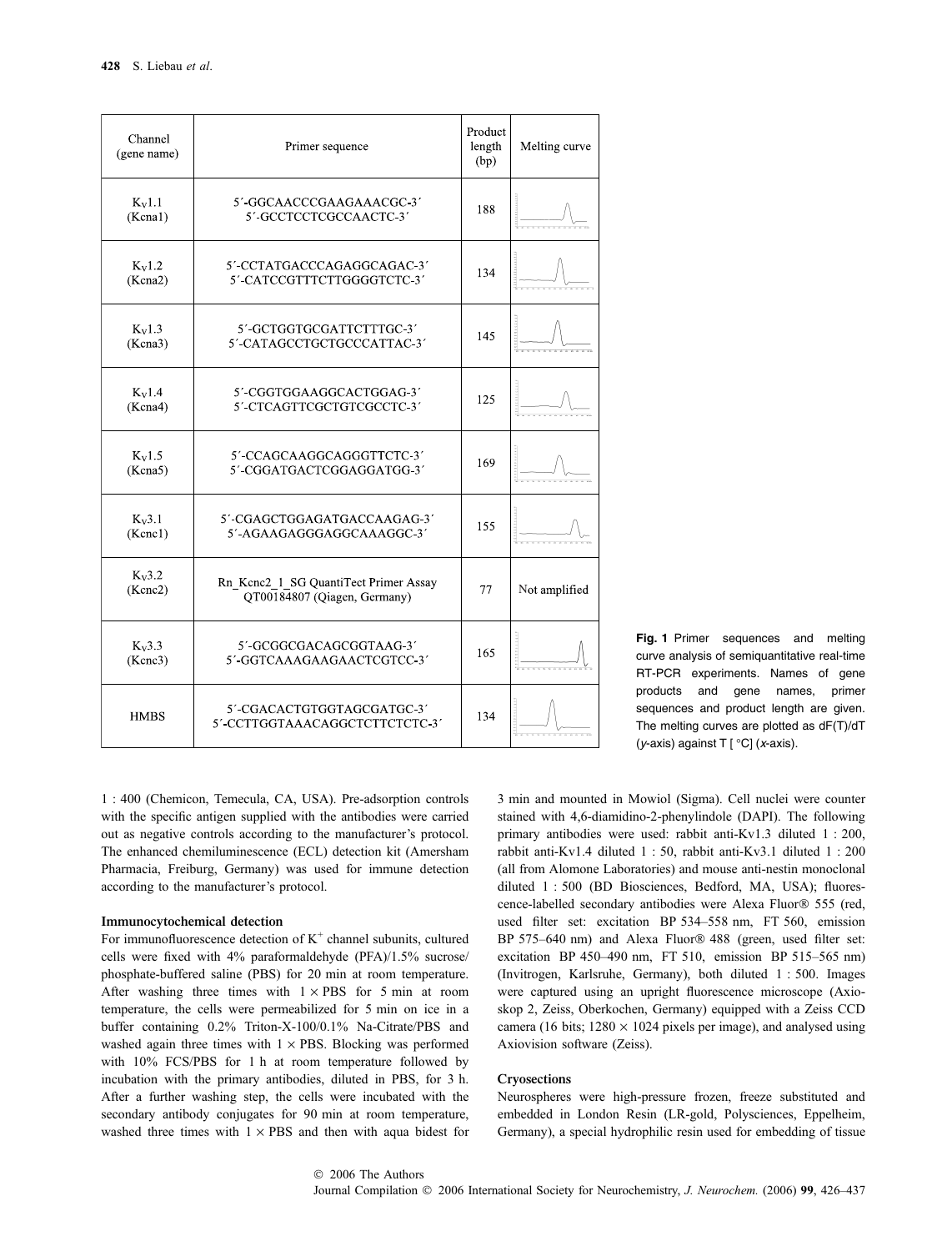in the immunocytochemistry at electron microscopy level, as described (Walther and Ziegler 2002) with some modifications: The substitution medium consisted of acetone with 0.5% of uranyl acetate and 5% of water. As embedding medium LR-gold was used, polymerization was carried out at  $-18^{\circ}$ C. Samples were semi-thin sectioned (thickness 2 µm).  $K_v1.3$ ,  $K_v3.1$  antibodies (1 : 10 diluted) and were used in immunocytochemical staining. Secondary detection was carried out as described above.

#### Proliferation assay

For identifying currently dividing cells, the bromo-2'-deoxy-uridine labelling and detection kit (Roche) was used. Dividing cells incorporate 5'-bromo-2'-deoxy-uridine (BrDU) into replicating DNA in place of thymidine. Incorporated BrDU can be detected via immunocytochemical labelling following the developer's manual. Cell nuclei representing total number of cells were DAPI counter stained. Ratios of BrDU-positive cells were generated according to  $N_{\text{BrDU+}}/N_{\text{DAPI}}$  ( $N_{\text{BrDU+}} =$  number of BrDU positive cells,  $N_{\text{DAPI}} = \text{total number of cells}$ .

## **Results**

The whole-cell mode of the patch-clamp technique was used to investigate whole-cell currents of long-term cultured mesencephalic NPCs. The membrane potential was stepped to  $-120$  mV for 50 ms followed by a 200-ms voltage ramp from  $-120$  mV to  $+40$  mV and was clamped to  $-80$  mV for 10 s between voltage ramps. In N-sol as bath solution, we observed outward ramp currents at membrane potentials above  $-20$  mV (Fig. 2). The outward current clearly showed two humps, indicating at least two different types of voltageactivated currents. Changing the bath solution to K-sol resulted in a change of the current as predicted from the opening of voltage-gated  $K^+$  channels which conduct inward current below and outward current above 0 mV.



membrane potential [mV]

# Fig. 2 Whole-cell ramp currents of neural progenitor cells. The membrane potential was clamped to  $-120$  mV for 50 ms followed by a 400 ms voltage ramp from  $-120$  mV to  $+60$  mV. Representative whole-cell ramp currents of NPCs are shown. Bath solutions are given on the right.  $I_{K1}$  and  $I_{K2}$  assign the humps, which were caused by two types of outward current.

When the membrane potential was stepped from  $-80$  mV to  $+40$  mV for 200 ms, as can be seen in Fig. 3, the K<sup>+</sup> current showed a time-dependent decay during depolarization. This current decay can be fitted by two exponentials according to  $I = I_0 + (I_{\text{max}}-I_0)a_0 \times \exp(t/\tau_{\text{slow}}) + (I_{\text{max}}-I_0)$  $(1-a_0)exp(t/\tau_{\text{fast}})$  with  $I_0$  as a non-inactivating current component,  $I_{\text{max}}$  as the maximum current,  $a_0$  as the fraction of inactivating  $K^+$  current carried by the slow inactivating current,  $\tau_{slow}$  and  $\tau_{fast}$  as time constants of inactivation for the slow and fast inactivating  $K^+$  currents. The fraction of inactivating  $K^+$  current, which was carried by the slow inactivating current component was found to be  $0.6 \pm 0.08$ . The slow inactivating current decayed with a time constant of  $\tau_{slow} = 167 \pm 13$  ms. The fast inactivating current showed a



Fig. 3 Cumulative inactivation of whole-cell currents of neural progenitor cells. Ten repetitive 200-ms voltage steps from -80 mV to +40 mV were applied with a 1-s interval between each depolarizing step. N-sol was used as bath solution. (a) Representative outward currents are shown. For better clarity, only outward currents for the 1st, 2nd, 5th and 10th voltage step (assigned as step 1, step 2, step 5 and step 10) are shown. (b) Relative peak currents were calculated according to  $\frac{1}{s_{\text{step 1}}}$  with *I* as peak currents at any voltage step and  $I_{step 1}$  as the peak current at the first voltage step and plotted as mean values  $\pm$  SEM ( $n = 17$ ) against the number of the voltage step.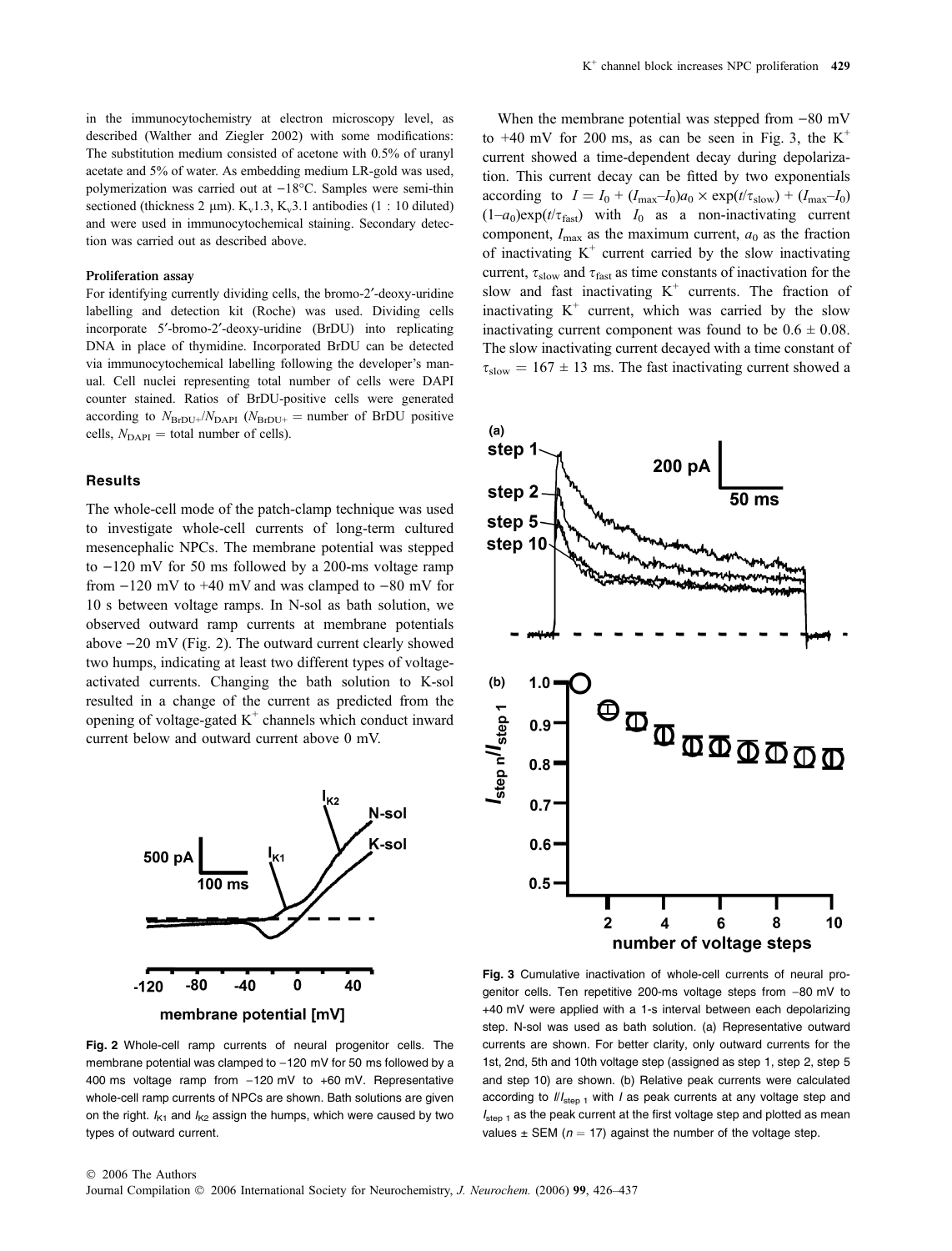time constant of  $\tau_{\text{fast}} = 22 \pm 3$  ms (all values are mean values  $\pm$  SEM,  $n = 17$ ). Ten repetitive voltage steps from  $-80$  to  $+40$  mV with a 1-s interval led to a cumulative inactivation of  $K^+$  current (Fig. 3b). The remaining relative peak current was calculated according to  $I_{\text{step10}}/I_{\text{step1}}$  with  $I_{\text{step 10}}$  and  $I_{\text{step 1}}$  as the peak currents elicited by the 10th and the first depolarization step, and was found to be  $0.8 \pm 0.02$ (mean  $\pm$  SEM,  $n = 17$ ). Again, the time-dependent decay of the remaining inactivating current could be calculated by the double exponential fit described above. The fraction of the slow inactivating current decreased in these experiments to  $a_0 = 0.4 \pm 0.1$ . This indicates that the cumulative inactivation is predominantly caused by a decrease of slow inactivating current component. The extracellular depletion of  $K^+$  from the bath solution abolished the fast inactivating  $K^+$  current. The remaining relative peak current after  $K^+$ depletion was found to be  $0.47 \pm 0.06$  (mean  $\pm$  SEM,  $n =$ 5). This indicates that this current is carried by  $K^+$ -dependent  $K^+$  channels.

TEA blocked currents in NPCs in a concentrationdependent manner (Fig. 4). The relative peak currents in the presence of different TEA concentrations were plotted against the logarithm of TEA concentrations (Fig. 4b). The concentration–response curve was calculated as the best fit through the data points according to  $I/I_{\text{max}} =$  $a_0 + a_1 \times (1-a_0)/1 + 10^{\circ}[\log(\text{TEA}) - \log[\text{C}_{50}^1] \times h + (1-a_1) \times$  $(1-a_0)/1 + 10^{\hat{ }}$  {[log(TEA) – logIC<sup>2</sup><sub>50</sub>]  $\times h$ } with  $a_0$  as the remaining current,  $a_1$  as fraction of the TEA sensitive relative currents, h as the Hill coefficient, which was fixed to 1 and  $logIC_{50}^{1}$  and  $logIC_{50}^{2}$  as the logarithm of the two IC<sub>50</sub>s. Altogether, this curve indicated three  $K^+$  channel populations. One population was found to be highly TEA-sensitive  $(logIC_{50}^{1} = -4.2 \pm 0.07)$  with an  $IC_{50}^{1} = 65 \mu$ M, a second one with an intermediate TEA sensitivity ( $logIC_{50}^2$  =  $-2.1 \pm 0.2$ ) with an IC<sup>2</sup><sub>50</sub> = 8 mm and an almost TEAinsensitive one as a third channel population (Table 1). The values  $a_0$  and  $a_1$  were calculated to be  $a_0 = 0.15 \pm 0.02$  and  $a_1 = 0.65 \pm 0.03$ .

Since TEA was able to distinguish three types of  $K^+$ currents in NPCs, we used 1 mm TEA in the bath solution to investigate the voltage dependence of different  $K^+$  currents. Therefore, whole-cell currents were measured in N-sol and N-sol with 1 mm TEA. The remaining currents in the presence of TEA reflected the intermediate sensitive and insensitive component. Relative peak currents were calculated according to  $g/g_{60 \text{ mV}}$ , with g as peak conductance at any membrane potential and  $g_{60 \text{ mV}}$  as peak conductance at +60 mV, and were plotted against the membrane potentials (Fig. 5). Curves through the data points were calculated according to the Boltzman equation  $g/g_{60 \text{ mV}} = 1/[1 + \exp(-\frac{g}{\omega})]$  $(E-E_{1/2}/k)$ ] with  $E_{1/2}$  as the half maximal activating membrane potential and  $k$  as the steepness factor. The intermediate TEA-sensitive and TEA-insensitive current components were found to be activated at more negative membrane



Fig. 4 Effect of TEA on current through voltage-dependent  $K^+$  channels. N-sol was used as bath solution, in which Na<sup>+</sup> was replaced by TEA (final TEA concentrations: 30 μm, 100 μm, 300 μm, 1 mm, 3 mm, 10 mM, 30 mM and 100 mM). The membrane potential was stepped from  $-80$  mV to  $+40$  mV for 200 ms and kept for 30 s at  $-80$  mV between voltage steps. (a) Representative whole-cell currents elicited by 200-ms voltage steps. For better clarity, current steps were only shown for N-sol as bath solution (N-sol) and for TEA concentrations as indicated. Peak currents were found to be  $1.6 \pm 0.4$  nA (N-sol as bath solution, mean  $\pm$  SEM,  $n = 7$ ) and  $0.3 \pm 0.1$  nA (100 mm TEA, mean  $\pm$  SEM,  $n = 5$ ). (b) TEA concentration–response curve. Relative peak currents were calculated according to  $\frac{1}{\text{max}}$  (*I* as currents with TEA,  $I_{\text{max}}$  as currents measured in N-sol) and were plotted as mean  $\pm$  SEM (n between 5 and 7) against the logarithm of the TEA concentration. The concentration–response curve was calculated as the best fit through the data points according to  $III_{\text{max}} = a_0 + a_1^*$  $(1-a_0)/1 + 10^{\circ}$ [log(TEA) – logIC $_{50}^1$  × h +  $(1-a_1)^*(1-a_0)/1 + 10^{\circ}$ {[log  $(TEA) - logIC_{50}^{2} \times h$ } with  $a_0$  as the remaining relative current,  $a_1$  as fraction of the TEA-sensitive relative currents, h as the Hill coefficient, which was fixed to 1, and logIC $_{50}^1$  and logIC $_{50}^2$  as the logarithm of the two IC<sub>50</sub>s. Best fit was obtained with  $logIC_{50}^{1} =$  $-4.2 \pm 0.07$  (corresponding to an  $IC_{50}^1 = 65$  µm), logIC $_{50}^2 = -2.1 \pm 0.2$ (corresponding to an  $IC_{50}^2 = 8 \text{ mm}$ ),  $a_0 = 0.15 \pm 0.02$  and  $a_1 =$  $0.65 \pm 0.03$ .

potentials  $(E_{1/2} = -15.2 \pm 2.8 \text{ mV}, k = 10.4 \pm 2.4 \text{ mV}).$ The highly TEA-sensitive currents were calculated as the difference of currents measured in N-sol in the absence and presence of TEA. This current component was found to lack any time-dependent inactivation during the depolarization step and to be activated at more positive membrane potentials according to the given Boltzman equation.  $(E_{1/2} =$  $-0.3 \pm 1.3$  mV,  $k = 9.9 \pm 1.1$  mV). The relative peak conductance obtained in experiments with N-sol without any TEA as extracellular solution was also plotted against the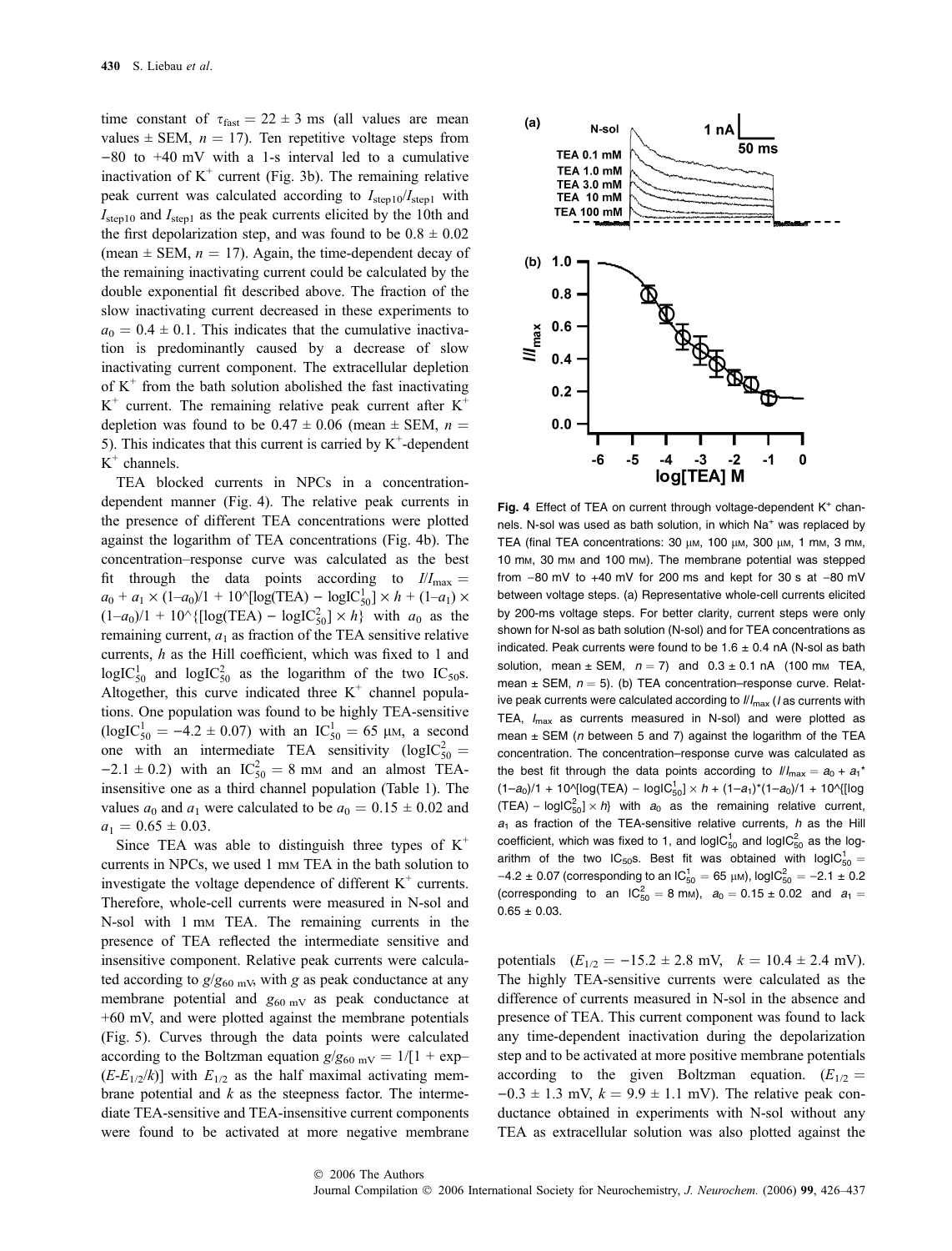Table 1 Biophysical (a) and pharmacological (b) properties of NPC whole-cell K<sup>+</sup> currents

(a)

| Biophysical property                         |                             |                                 |              |                      |                        |                             |                             | Observed values             |                          |  |
|----------------------------------------------|-----------------------------|---------------------------------|--------------|----------------------|------------------------|-----------------------------|-----------------------------|-----------------------------|--------------------------|--|
| Cumulative inactivation*                     |                             |                                 |              |                      |                        |                             |                             | Yes                         |                          |  |
| K <sup>+</sup> dependence                    |                             | Yes                             |              |                      |                        |                             |                             |                             |                          |  |
| $\tau_{slow}$ (1st pulse/10th pulse)†        |                             | $167 \pm 13$ ms/168 $\pm$ 34 ms |              |                      |                        |                             |                             |                             |                          |  |
| $\tau_{\text{fast}}$ (1st pulse/10th pulse)† |                             |                                 |              |                      |                        |                             |                             | $22 \pm 4$ ms/31 $\pm 4$ ms |                          |  |
| $E_{1/2}$ (TEA <sub>high sensitive</sub> )   |                             |                                 |              |                      |                        |                             |                             | $-0.3 \pm 1.3$ mV           |                          |  |
| $E_{1/2}$ (TEA <sub>1 mM</sub> )             |                             |                                 |              |                      |                        |                             |                             | $-15.2 \pm 2.8$ mV          |                          |  |
| (b)                                          |                             |                                 |              |                      |                        |                             |                             |                             |                          |  |
| Pharmacological<br>property                  | $IC_{50}$ value<br>observed | $IC_{50}$ value reported for    |              |                      |                        |                             |                             |                             |                          |  |
|                                              |                             | $K_v1.1$                        | $K_v1.2$     | $K_v1.3$             | $K_v1.4$               | $K_v 1.5$                   | $K_v3.1$                    | $K_v3.2$                    | $K_v3.3$                 |  |
| <b>TEA</b>                                   |                             |                                 |              |                      |                        |                             |                             |                             |                          |  |
| $IC_{50}^{1}$                                | 65 µм                       | $0.3 \text{ mm}^{\text{a}}$     | $0.56$ $M^a$ | $10 \text{ mm}^a$    | $> 0.1$ M <sup>c</sup> | $0.33 \text{ m}^{\text{a}}$ | $0.2 \text{ mm}^{\text{a}}$ | 63 $\mu$ M <sup>e</sup>     | 140 $\mu$ M <sup>t</sup> |  |
| $IC_{50}^2$                                  | 8 m <sub>M</sub>            |                                 |              |                      |                        |                             |                             |                             |                          |  |
| <b>KTX</b>                                   | $0.25$ nm                   | $41 \text{ nm}^a$               | $>1 \mu M^a$ | 650 p <sub>M</sub> a | Insen. <sup>d</sup>    | $> 1 \mu M^a$               | $>1 \mu M^a$                | <b>ND</b>                   | <b>ND</b>                |  |

Values from the literature: <sup>a</sup>(Grissmer *et al.* 1994); <sup>b</sup>(Vennekamp *et al.* 2004); <sup>c</sup>(Gomez-Hernandez *et al.* 1997); <sup>d</sup>Insen., insensitive (Legros *et al.* 2000); <sup>e</sup>(Rettig et al. 1992); <sup>f</sup>(Vega-Saenz et al. 1992). \*Estimated from the peak current reduction elicited by repetitive 200-ms pulses from -80 mV to +40 mV every second; †calculated from currents, which were elicited by repetitive pulsing.

Psora-4 0.5 nm 62 nm  $^{b}$  49 nm  $^{b}$  3 nm  $^{b}$  202 nm  $^{b}$  7.7 nm  $^{b}$  1.5  $\mu$ m  $^{b}$  ND ND

membrane potential. The curve through these data points were calculated as best fit according to a double Boltzman equation in which the above calculated  $E_{1/2}$  and k-values were used,  $g/g_{60 \text{ mV}} = a_0/[1 + \exp{-(E + 0.3/9.9)}] + 1-a_0/1$  $[1 + \exp{-(E + 15.2/10.4)}]$  and with  $a_0$  as the fraction of the highly TEA-sensitive peak current, which was calculated to be  $0.65 \pm 0.09$ . This implies that 1 mm of TEA should block 65% of the entire peak currents and agrees with the observation that the remaining relative peak current at  $+60$  mV in the presence of 1 mm TEA was  $0.38 \pm 0.1$ (mean  $\pm$  SEM,  $n = 6$ ).

The effect of the  $K_v1.3$ -specific blocker KTX and the psoralene derivative Psora-4 onto whole-cell peak currents was tested in similar experiments (summarized in Table 1). KTX (Fig. 6) was applied to the bath up to concentrations of 30 nM and the concentration–response curve was calculated as best fit through the data points according to  $I/I_{\text{max}} =$  $a_0 + (1-a_0)/(1 + 10^{6}(\log[KTX] - \logIC_{50}) \times h)$  with  $I/I_{\max}$ as the relative peak current,  $a_0$  as the relative KTXinsensitive peak current and  $h$  as Hill coefficient, which was fixed to  $h = 1$ . KTX was found to reduce whole-cell peak currents by approximately 50% ( $a_0 = 0.5 \pm 0.005$ ,  $n = 6$ ) with an IC<sub>50</sub> value of 0.25 nm (logIC<sub>50</sub> =  $-9.6 \pm 0.02$ .

Psora-4 was tested in the presence of 1 mm TEA. It was applied to the bath solution up to concentrations of 10 nm (Fig. 7). The concentration–response curve was calculated according to the given equation  $I/I_{1 \text{ mm TEA}} = a_0 + (1-a_0)$   $(1 + 10^{\circ}(\text{log}[Posora-4]-\text{logIC}_{50}) \times h)$  with  $I/I_{1 \text{ mM TEA}}$  as relative peak currents normalized to the peak current measured in the presence of 1 mm TEA, $a_0$  as the relative TEA and Psora-4 insensitive peak current and  $h$  as the Hill coefficient, which was fixed to  $h = 1$ . Psora-4 was found to reduce peak currents, which are insensitive to 1 mm TEA by 77% ( $a_0 =$  $0.23 \pm 0.07$ ,  $n = 6$ ) with an IC<sub>50</sub> of 0.5 nm (logIC<sub>50</sub> =  $-9.3 \pm 0.2$ ).

The results of the electrophysiological and pharmacological characterizations were summarized and compared with properties of those  $K^+$  channels which share similarities to the  $K^+$  channels we observed in NPCs. Taken together, we identified at least three different voltage-activated  $K^+$ currents in NPCs. One current component was identified as a highly TEA-sensitive  $K^+$  current, which was found to activate at more positive membrane potentials and did not show a time-dependent decay upon depolarization. A second current component was found to undergo a cumulative inactivation and a time-dependent decay upon depolarization ( $\tau_{slow} = 167$  ms). A third component was observed as a fast inactivating current ( $\tau_{\text{fast}} = 22 \text{ ms}$ ), which did not undergo a cumulative inactivation. This current was found to be dependent on extracellular K<sup>+</sup>. The fast and slow inactivating currents showed an intermediate sensitivity and insensitivity to TEA and activated at more negative membrane potentials. Furthermore, a prominent current component was found to be highly sensitive to KTX and Psora-4.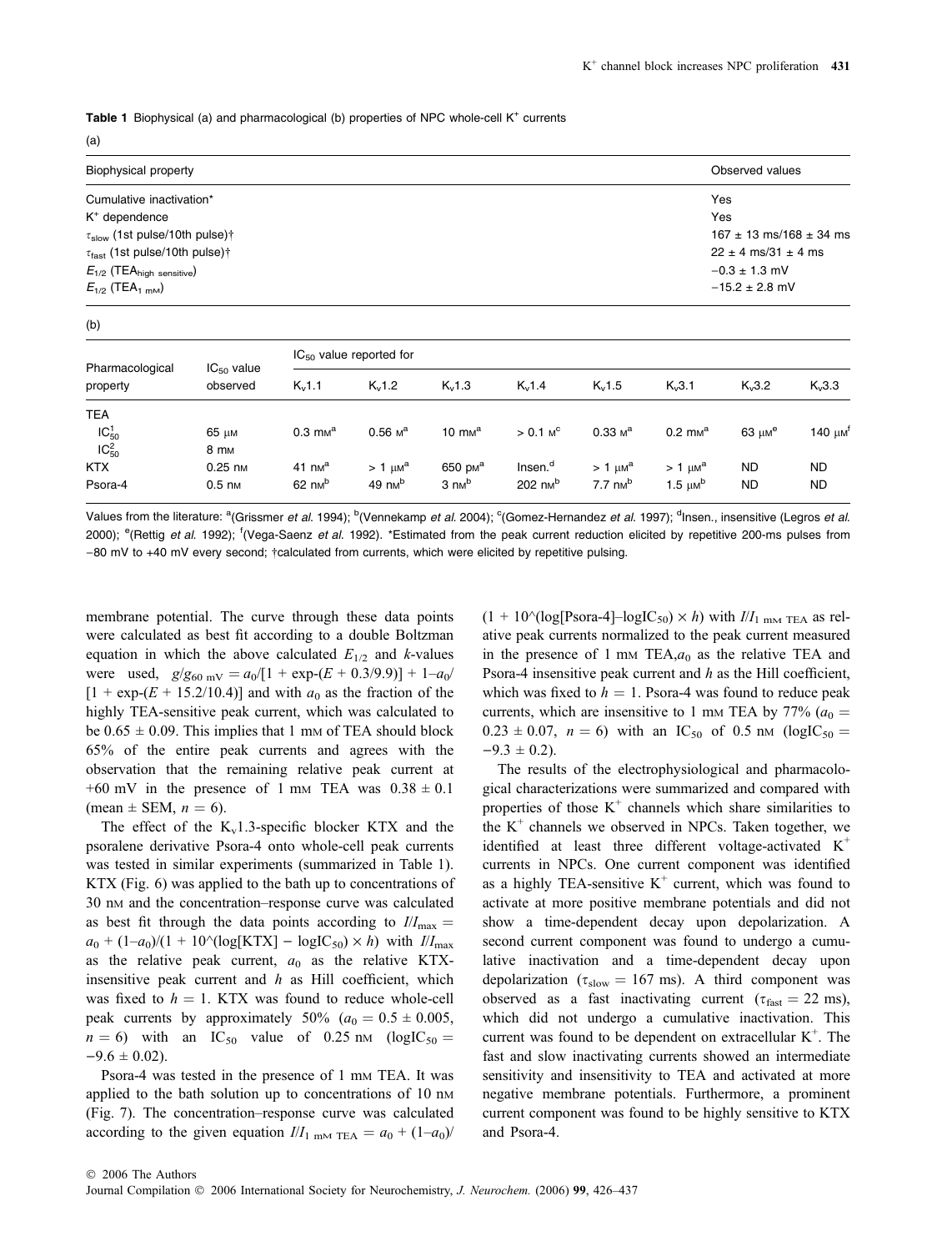# Identification of  $K^+$  channel transcripts

Semiquantitative RT-PCR was performed on total RNA of undifferentiated NPCs in order to investigate the expression of those  $K^+$  channels, which functionally resemble the properties of the observed  $K^+$  currents. Therefore, only the expression of transcripts encoding for  $K_v$ 1.1,  $K_v$ 1.2,  $K_v$ 1.3,  $K_v$ 1.4,  $K_v$ 1.5,  $K_v$ 3.1,  $K_v$ 3.2 and  $K_v$ 3.3 were investigated. The highest RNA levels in NPCs were observed for  $K_v$ 1.3,  $K_v$ 1.4 and  $K_v3.1$  (Fig. 8).

#### Immunocytochemistry

 $K_v1.3$  and  $K_v3.1$  proteins were detected with subunit specific antibodies in western blot experiments (Fig. 9a). The predominant bands observed for anti- $K_v1.3$  and anti- $K_v3.1$ antibodies corresponded to proteins with an apparent molecular size of 65 kDa (for the anti- $K_v1.3$  antibody) and 55 kDa (for the anti- $K_v$ 3.1 antibody), which is similar to the sizes of both  $K^+$  channel subunits deposited in the database



 $(K_v1.3 \text{ P15384}$  and  $K_v3.1 \text{ P25122}$ ). In both cases, these bands disappeared when the antibodies were pre-incubated with their specific antigens. Thus, the detected bands reflected the expression of  $K_v1.3$  and  $K_v3.1$  proteins. Anti- $K_v1.4$  antibodies failed to detect any protein in these experiments (data not shown).

Immunocytochemical experiments were performed to verify the expression of  $K_v1.3$ ,  $K_v1.4$  and  $K_v3.1$  channels in the entire population of NPCs.  $K_v1.3$  and  $K_v3.1$  antibodies stained almost all NPCs which had started to migrate (Fig. 9b–i), whereas  $K_v1.4$  antibodies did not stain any NPCs. At higher magnifications, anti- $K_v$ 1.3 antibodies revealed a staining of cell contours. This points to a partly membrane-associated localization of  $K_v1.3$  subunits. A different staining pattern was observed for  $K_v$ 3.1 channels. In this case, the soma of the cells was predominantly stained by anti- $K_v$ 3.1 antibodies, whereas cellular projections showed almost no fluorescence signal. A pronounced staining of cellular contours could not be observed. The pre-adsorption controls for all used antibodies showed no fluorescence signals. Cells located within the neurosphere were neither accessible for electrophysiological nor for reliable immunocytochemical investigations. Therefore, antibodies were used to stain NPC in cryo-fixated neurosphere slices (Figs 9h and i). Because anti- $K_v$ 1.4 antibodies failed to stain NPCs, only anti- $K_v1.3$  and anti- $K_v3.1$  antibodies were used in these experiments. The staining displayed co-localization of both channel subunits, with nestin showing channel expression also in resting NPCs. However, these cells were equally stained by the  $K_v$ -channel-specific antibodies used, as well as by the nestin specific antibodies.

Fig. 5 Voltage dependence. Whole-cell currents were elicited by 200 ms voltage steps from  $-50$  mV to  $+80$  mV with a 10-mV increment. The membrane potential was kept at  $-80$  mV for 10 s between voltage steps. (a) Representative whole-cell currents are shown with N-sol as extracellular solution and (b) N-sol containing 1 mm TEA. These whole-cell currents represent the less TEA-sensitive currents. (c) The highly TEA-sensitive currents were calculated by subtracting wholecell currents obtained in the presence of 1 mm TEA from currents measured in N-sol. without TEA. (d) Relative whole-cell peak conductance were calculated according to  $g/g_{60 \text{ mV}}$  with g as the peak conductance and  $g_{60 \text{ mV}}$  as the peak conductance at +60 mV and plotted against the membrane potential. N-sol assigns data points obtained from experiments with N-sol and 1 mm TEA assigns data points with N-sol containing 1 mm TEA. The currents obtained in N-sol and N-sol  $+$  1 mm TEA were subtracted from each other in order to obtain whole-cell conductances, which correspond to the TEA-sensitive current. Data points for these currents are assigned as subtracted. The curves through the data points were calculated as best fits according to a single Boltzmann equation (for curves through data points, which correspond to currents obtained in N-sol  $+$  1 mm TEA and to the subtracted currents). The curve through data points which corresponds to whole-cell conductances obtained in N-sol without TEA was calculated as best fit according to a double Boltzmann equation.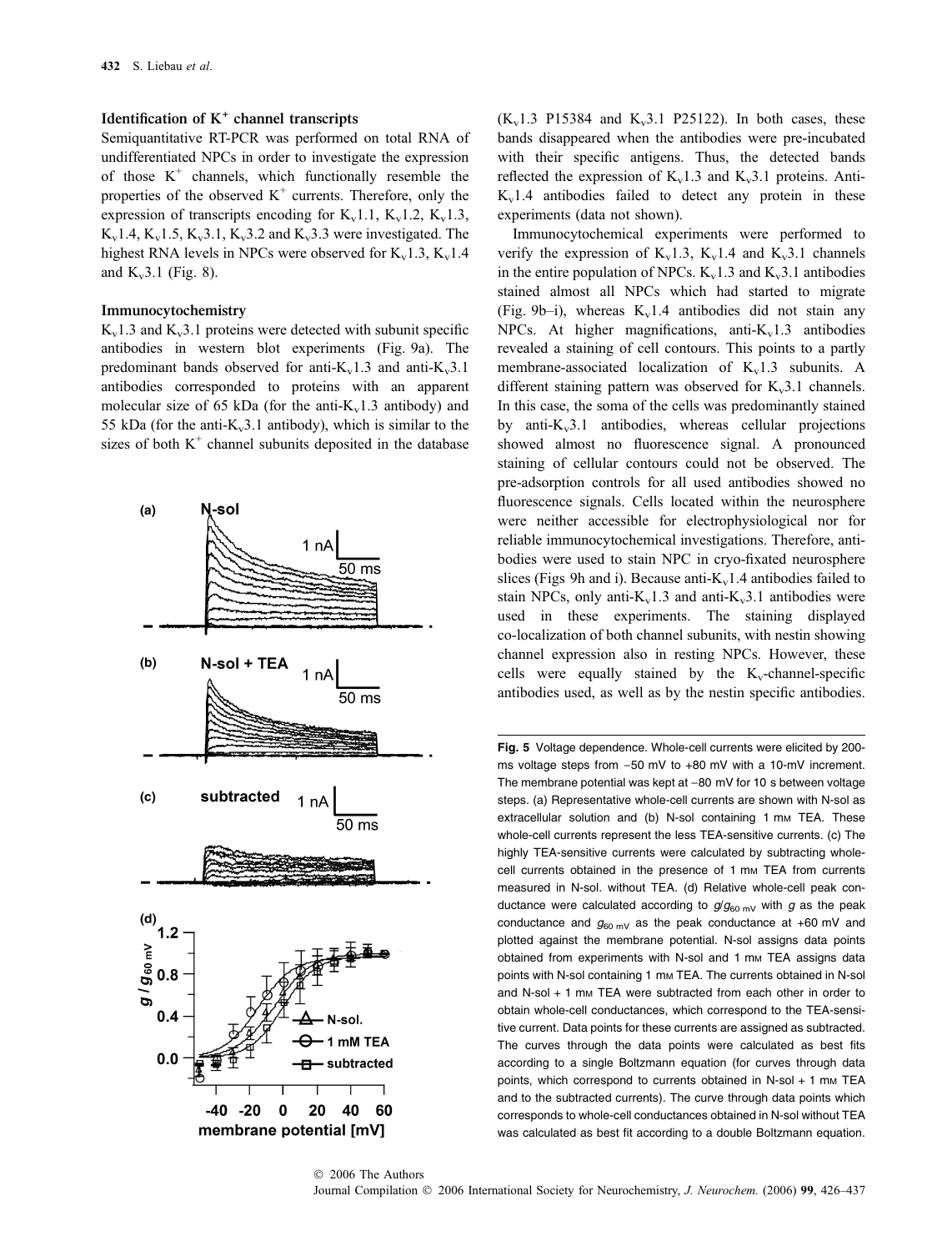

Fig. 6 Effect of Kaliotoxin (KTX) onto whole-cell currents. The membrane potential was stepped from  $-80$  mV to  $+40$  mV for 200 ms and was kept at -80 mV for 30 s between voltage steps. N-sol was used as bath solution. KTX was added to the bath solution in increasing concentrations of 0.1, 0.3, 1, 3 and 30 nм. (a) Representative wholecell currents are shown. For better clarity, only whole-cell currents with N-sol without any further compound (N-sol) as bath solution and N-sol containing 30 nm KTX (KTX) were shown. (b) Relative peak currents were calculated according to  $III_{\text{max}}$  with *I* as peak currents measured with N-sol with KTX and  $I_{\text{max}}$  as peak current measured in N-sol without KTX and were plotted against the KTX concentration. The concentration–response curve through the data points was calculated as best fit according to  $III_{\text{max}} = a_0 + (1-a_0)/(1 + 10^{-10})$  [KTX] $log|C_{50}\rangle \times h$ ) with  $I/I_{max}$  as the relative peak current,  $a_0$  as the relative KTX-insensitive peak current and  $h$  as Hill coefficient, which was fixed to  $h = 1$ . The best fit was obtained for  $logIC_{50} = -9.6 \pm 0.02$  (corresponding to an  $IC_{50} = 0.25$  nm) and  $a_0 = 0.5 \pm 0.005$ .

#### Proliferation assay

Recent studies showed that the blockage of  $K^+$  channels, especially IK and Kv1.3 channels lead to a reduction of cell propagation (Kotecha and Schlichter 1999; Beeton et al. 2001). Therefore, we tested whether a selective blockage of the detected  $K^+$  channels can effect NPC proliferation. The incorporation of BrDU-labelled DNA precursors was used to detect currently dividing NPCs via immunofluorescence (Fig. 10). Altogether, 36 neurospheres from three independent isolations were investigated. The number of investigated cells ranged from 300 to 1400 cells per data point. In these experiments, we observed  $11 \pm 1\%$  (mean  $\pm$  SEM,  $n = 8$ ) dividing cells within the population of mesencephalic NPCs



Fig. 7 Effect of Psora-4 on whole-cell currents. The membrane potential was stepped from  $-80$  mV to  $+40$  mV for 500 ms and was kept at -80 mV for 30 s between voltage steps. N-sol without (N-sol) and with 1 mM TEA (TEA) was used as extracellular solution. Psora-4 was added in increasing concentrations of 0.3, 1, 3 and 10 nm to N-sol containing 1 mm TEA. (a) Representative whole-cell currents were shown. For better clarity, only currents in N-sol (N-sol), N-sol + 1 mm TEA (TEA) and N-sol  $+ 1$  mm TEA  $+ 10$  nm Psora-4 (TEA  $+$  Psora4) were shown. (b) Relative peak currents were calculated according to  $I/I_{\text{max}}$ , with I as peak currents in N-sol containing 1 mm TEA and Psora-4 and  $I_{\text{max}}$  as peak currents measured in N-sol containing only 1 mm TEA and plotted against the Psora-4 concentration. The concentration–response curve was calculated through the data points as best fit according to  $\frac{1}{1}$ <sub>nM</sub> TEA =  $a_0 + (1-a_0)/(1 + 10^{n} \log[Psora-4] \times log(C_{50}) \times h)$  with  $II_1$ <sub>mM TEA</sub> as relative peak currents normalized to the peak current measured in the presence of 1 mm TEA, $a_0$  as the relative TEA- and Psora-4-insensitive peak current and h as the Hill coefficient, which was fixed to  $h = 1$ . Best fit was obtained for  $logIC_{50} = -9.3 \pm 0.2$  (corresponding to an  $IC_{50} = 0.5$  nm and  $a_0 = 0.23 \pm 0.07$ .

which were grown under control conditions. The application of 0.01 mm TEA as well as 1 mm tetra-methyl-ammonium ions (TMA) had no effect on NPC growth parameters (Fig. 10c). TEA at low concentrations, as well as its methyl analogue TMA, is known to have no effect on  $K^+$  channels. Thus, these control experiments excluded unspecific sideeffects of TEA onto NPCs proliferation. An increase in NPC proliferation rate, however, was obtained by the selective blockage of K<sub>v</sub>3.1 channels by 1 mm TEA  $(24 \pm 2\%)$ , mean  $\pm$  SEM,  $n = 8$ ) and K<sub>v</sub>1.3 channels by 10 nm Psora-4 (28  $\pm$  1%, mean  $\pm$  SEM,  $n = 7$ ). In both cases, the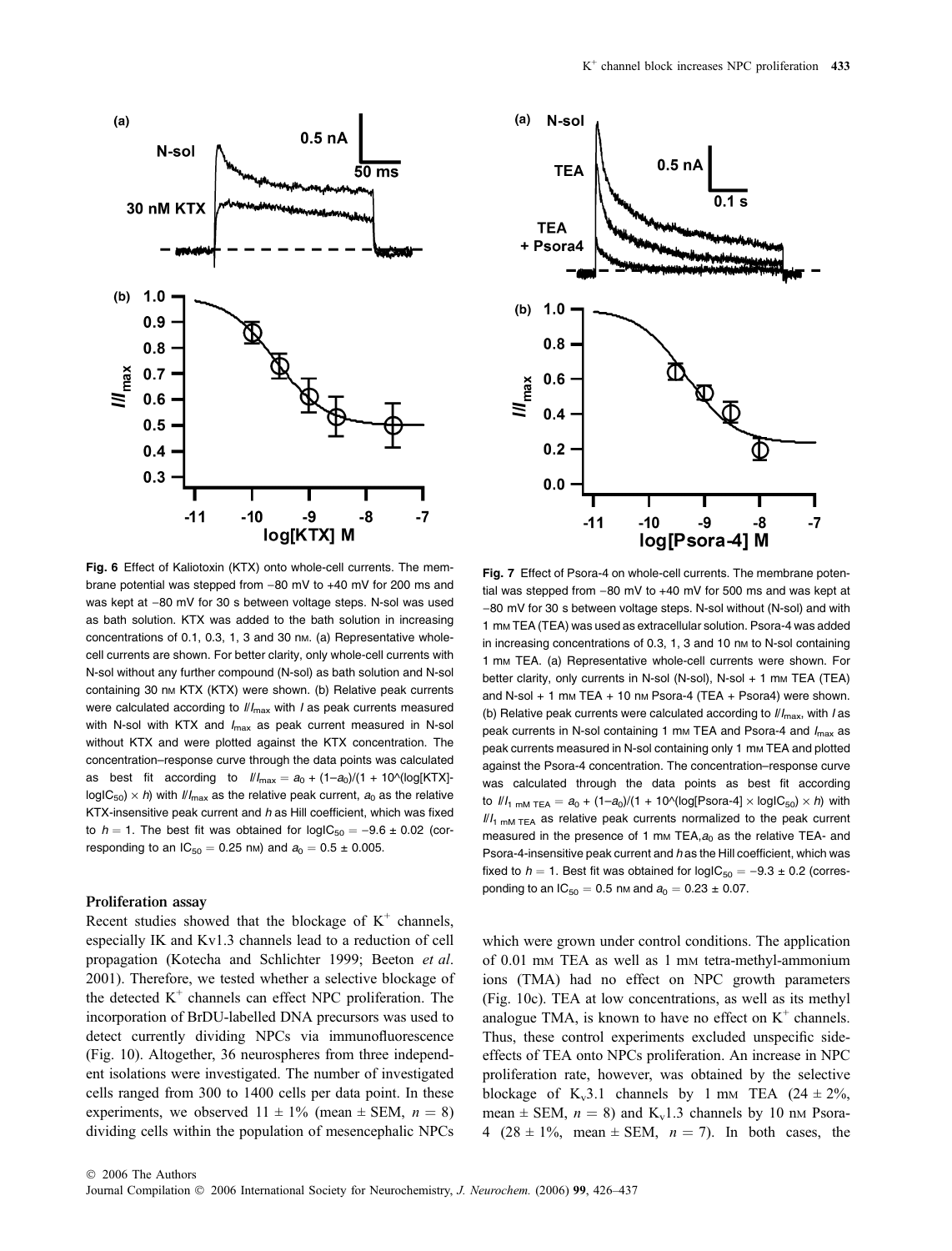

Fig. 8 Semiquantitative real-time RT-PCR on total RNA from undifferentiated NPCs (open bars) and embryonic whole brain at stage E20 (filled bars). Expression levels are shown relative to the housekeeping gene HMBS (mean  $\pm$  SEM,  $n = 4$ ). Primers and melting curve analysis are given in Fig. 1.

observed increase in proliferation meets the criteria significance (two-tailed unpaired Student's *t*-test;  $p = 0.0001$ , for 1 mm TEA vs. control and  $p = 1e-7$  for 10 nm Psora-4 vs. control). The combined application of both compounds led to an additional increase of the proliferation rate  $(31 \pm 2\%$ , mean  $\pm$  SEM,  $n = 7$ ). The additional increase was found to be significant when compared with the proliferation in 1 mm TEA (two-tailed unpaired Student's *t*-test;  $p = 0.048$ ), but not when compared with the proliferation observed with an application of 10 nm Psora-4 alone (two-tailed unpaired Student's *t*-test;  $p = 0.27$ ). These results implicate that the selective blockage of  $K_v1.3$  and  $K_v3.1$  channels increased NPC proliferation.

# **Discussion**

The regulation of cell proliferation of NPCs is thought to play a key role in regenerative processes in the CNS. There is evidence that ion channels are involved in regulating cell proliferation in a broad variety of cell types, even in different types of progenitor cells. In order to address the question of whether NPCs progeny is also regulated by ion channels, we investigated the functional expression of ion channels in long-term cultured mesencephalic NPCs. The electrophysiological investigations led to the identification of a highly TEA-sensitive  $K^+$  current, which activated at more positive membrane potentials and did not inactivate upon depolarization, resembling the functional properties of  $K_v3.1$ , but also the properties of  $K_v3.2$  and  $K_v3.3$  channels. The



Fig. 9 Immunocytochemical identification of  $K_v 1.3$  and  $K_v 3.1$  proteins. (a) Western blots of whole-cell protein extracts from NPC.  $K_v$ 1.3- and Kv3.1-specific antibodies were used for immune detection without preincubation (lanes 1) and with antigen pre-incubation (lanes 2). Immunocytochemical detection of  $K_v1.3$  (b–d) and  $K_v3.1$  (e–g) subunits in undifferentiated NPCs. Nuclei were stained by DAPI (blue). Secondary detection was carried out using Alexa 555 (red)- and Alexa 488 (green)-conjugated antibodies. (b) Overview of the whole neurosphere stained for Kv1.3 channels. (magnification 10 x). (c) Preadsorption control. (d) Double staining for  $K_v 1.3$  and nestin proteins. (magnification 63 x). (e) Overview of whole neurosphere stained for  $K_v3.1$  channels. (magnification 10 x). (f) Pre-adsorption control. (g) Double staining for  $K_v 3.1$  and nestin proteins (magnification 63 x). (h) Cryosection stained with anti-K<sub>v</sub>1.3 (red)/anti-nestin (green) antibodies/DAPI (blue). (i) Cryosection stained with anti- $K_v3.1$  (red)/antinestin (green) antibodies/DAPI (blue).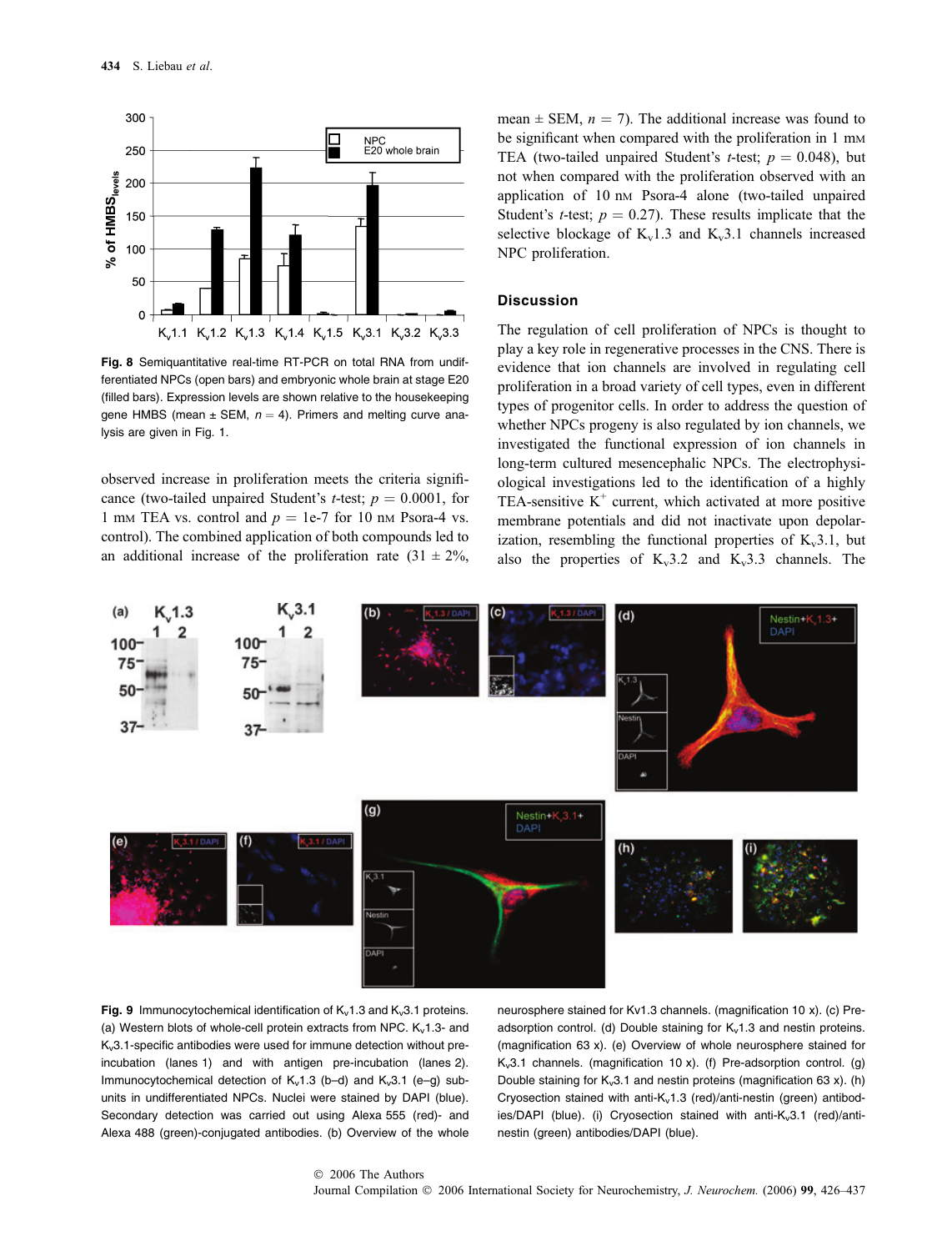

Fig. 10 Proliferation of NPC. Currently dividing cells were identified by immune detection of incorporated BRDU (green). Nuclei were counter stained with DAPI (blue). (a) NPCs cultured under control conditions. (b) NPCs cultured with 1 mm TEA + 10 nm Psora-4. (c) Fractions of dividing cells (calculated as  $N_{\text{BRDU pos}}/N_{\text{total}}$  with  $N_{\text{BRDU pos}}$  as number of BrDU-positive cells and  $N_{total}$  as number of total cells) under control conditions (control) and in the presence of 1 mm TMA, 0.01 and 1 mm TEA, 10 nm Psora-4 and 1 mm TEA + 10 nm Psora-4.

expression of  $K_v$ 3.4 channels can be excluded, as these  $K^+$ channels are known to exhibit an N-type inactivation (Rettig *et al.* 1992). A second  $K^+$  current component showed an intermediate TEA sensitivity, activated at more negative membrane potentials, and was highly sensitive to Psora-4. There is good evidence that the *Shaker*-like  $K^+$  channel  $K_v1.3$  was responsible for this current as KTX partially blocked whole-cell  $K^+$  currents with a subnanomolar potency. The use-dependent reduction of whole-cell currents and the slow time-dependent inactivation resembles typical properties of  $K_v1.3$  channels. The  $K^+$ -dependent reduction of the major part of the time-dependent inactivating current component suggests an additional  $K^+$  current. A possible explanation for this observation might be the functional expression of  $K_v1.4$  channels. This would also explain the TEA and Psora-4 insensitive currents.

The results of the electrophysiological experiments were supported by semiquantitative real-time RT-PCR experiments (Fig. 8) on total RNA from undifferentiated NPCs. The highest RNA levels in NPCs were observed for  $K_v$ 1.3,  $K_v1.4$  and  $K_v3.1$ . These results confirm the electrophysiological experiments. Transcripts for  $K_v1.1$  and  $K_v1.2$  were detected at reasonable levels by RT-PCR experiments, but there was no evidence for their functional expression from the electrophysiological experiments. This incoherence of transcription and functional expression was observed for  $K_v1.1$  and  $K_v1.2$ , pointing to a possible complex regulation of  $K^+$  channel activity as recently reported (Attali *et al.* 1997; Schmidt et al. 1999). However, the transcript levels for both channels were found to be significantly lower than for functionally expressed  $K^+$  channels. The lowest expression levels in NPCs were detected for  $K_v1.5$ ,  $K_v3.2$  and  $K_v3.3$ transcripts. Therefore, the expression of these channels was excluded, even although the TEA-sensitive current component observed in the electrophysiological investigations gave evidence for their possible expression.

Immunocytochemical experiments were performed in order to investigate the distribution of  $K_v 1.3$  and  $K_v 3.1$ subunits in NPC populations. The fact that nearly all migrating NPCs were stained with both antibodies indicates an almost homogenous cell population concerning the expression of  $K_v1.3$  and  $K_v3.1$  subunits. It also strengthens the conclusion that long-term cultured NPCs co-express subunits of both channels. In mature neurons,  $K_v1.3$  are reported to be preferentially targeted to axonal projections (Rivera et al. 2005). The observed equal staining of NPCs by anti- $K_v$ 1.3 antibodies therefore underlines the lack of any cellular polarization in the investigated cells. Contrary to  $K_v1.3$  channels,  $K_v3.1$  subunits were observed to be predominantly located at the soma of NPCs. This subcellular distribution agrees with the reported localization of these  $K_v3.1$  channels to the soma, axonal hillock and axonal compartments of many types of CNS cells (Sekirnjak et al. 1997). Anti- $K_v1.4$  antibodies failed to stain NPCs even although the electrophysiological and RT-PCR experiments gave evidence for  $K_v1.4$  expression. This observation might be explained by a protein expression level which lies beneath the detection level of the antibody. Cells located within the attached neurospheres showed the co-localization of the stem-cell marker protein nestin with both channel subunits. Thus indicating that the  $K_v1.3$  and  $K_v3.1$  expression is not restricted to migrating or activated NPCs, but also appears in resting progenitor cells. However, cells located within the neurosphere were unequally stained by both  $K^+$  channelspecific antibodies, as well as by the nestin-specific antibody. This unequal staining might be as a result of variable cutting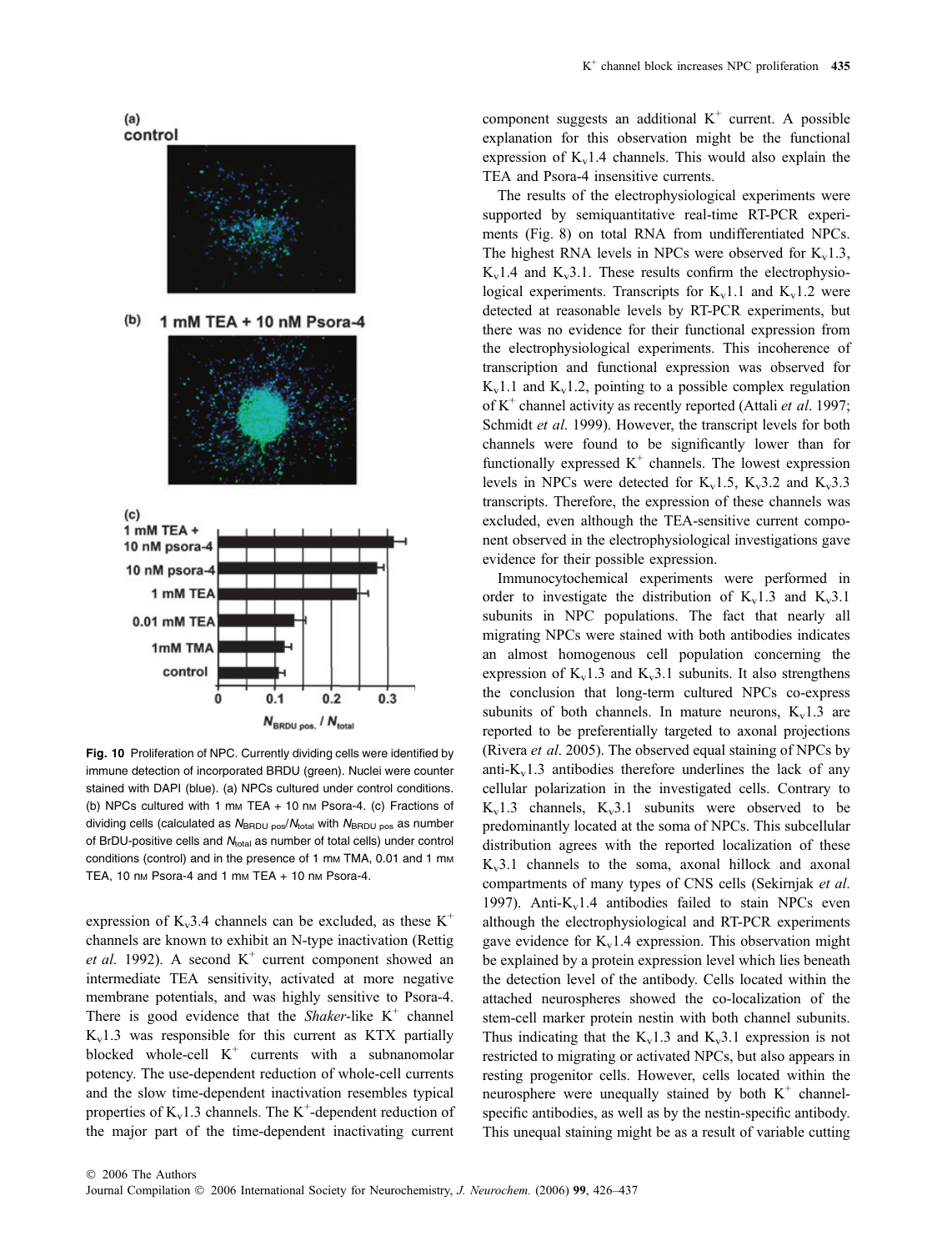layers through NPCs in the neurosphere as well as heterogeneity of cells.

The selective blockage of Kv1.3 and Kv3.1 channels resulted in an increase of NPC proliferation. This observation is in contrast to previous studies, in which the selective blockage of  $K^+$  channels led to an opposite effect, the decrease of cell proliferation (Beeton et al. 2001; Jager et al. 2004; Beeton et al. 2005). It was thought that the hyperpolarizing effect of  $K^+$  channels on the plasma membrane provided a driving force for  $Ca^{2+}$  influx into the cytoplasm via  $Ca^{2+}$  permeable channels. The resulting increase of the intracellular  $Ca^{2+}$  ([Ca<sup>2+</sup>]<sub>i</sub>) was believed to trigger cell proliferation. We demonstrated that the selective blockage of  $K^+$  channels had a positive effect on NPC proliferation, which seems to contradict the existing model. There are two main explanations. First, there might be a different or additional mechanism in NPCs regulating the cell cycle, which is independent from a  $Ca^{2+}$  influx. Second, the depolarizing effect of the  $K^+$  channel block could lead to a higher open probability of voltage-gated  $Ca^{2+}$  channels in NPCs. As the blockage of  $K^+$  channels does not necessarily lead to a shift of the membrane potentials towards the equilibrium potential of  $Ca^{2+}$ , the remaining membrane potential could provide a sufficient driving force for an increase of the  $[Ca^{2+}]_i$  via a  $Ca^{2+}$  influx.

In addition, Zhang et al. (2001) described an increase of NPC proliferation under ischaemic conditions associated with elevated levels of EGF. As an EGF-mediated inhibition of the *Shaker*-type  $K_v1.2$  and  $K_v1.3$  channels (Bowlby et al. 1997; Tsai et al. 1997; Qiu et al. 2003) was recently shown, our study supports the hypothesis that the reported enhancement of NPC proliferation is dependent on  $K_v1.3$  inhibition.

NPCs are expected to be utilized as an endogenous source of regenerative cells in the treatment of neurodegenerative processes and tissue damage, e.g. after hypoxia. Proliferation of stem cells in vitro and in vivo with conserved plasticity is therefore one of the major designations in this experimental field (Hermann et al. 2004b). The selective modulation of ion channels like  $K_v1.3$  channels by the rapeutic usable compounds, such as psoralene derivatives (Vennekamp et al. 2004), might provide a more effective way to grow and proliferate NPCs that are to be used for the treatment of neurodegenerative disorders or regeneration of the CNS after, for example, hypoxia.

## Acknowledgements

We thank Eberhard Schmid and Paul Walther from the Central Electron Microscopy Unit, University of Ulm for help with highpressure freezing and LR-gold embedding. This work was supported by the following grants: DFG (Gr 8488–2 to SG), 4SC (Martinsried Germany to SG), Medizinische Fakultät (University of Ulm, P770 to OW and P868 to SL).

## References

- Attali B., Wang N., Kolot A., Sobko A., Cherepanov V. and Soliven B. (1997) Characterization of delayed rectifier  $K_v$  channels in oligodendrocytes and progenitor cells. J. Neurosci. 17, 8234–8245.
- Beeton C., Wulff H., Barbaria J., Clot-Faybesse O., Pennington M., Bernard D., Cahalan M. D., Chandy K. G. and Beraud E. (2001) Selective blockade of T lymphocyte  $K^+$  channels ameliorates experimental autoimmune encephalomyelitis, a model for multiple sclerosis. Proc. Natl Acad. Sci. USA 98, 13 942–13 947.
- Beeton C., Pennington M. W., Wulff H. et al. (2005) Targeting effector memory T cells with a selective peptide inhibitor of  $K_v$ 1.3 channels for therapy of autoimmune diseases. Mol. Pharmacol. 67, 1369– 1381.
- Bowlby M. R., Fadool D. A., Holmes T. C. and Levitan I. B. (1997) Modulation of the  $K_v1.3$  potassium channel by receptor tyrosine kinases. J. Gen. Physiol. 110, 601–610.
- Gallo V., Zhou J. M., McBain C. J., Wright P., Knutson P. L. and Armstrong R. C. (1996) Oligodendrocyte progenitor cell proliferation and lineage progression are regulated by glutamate receptor-mediated  $K^+$  channel block. J. Neurosci. 16, 2659– 2670.
- Gomez-Hernandez J. M., Lorra C., Pardo L. A., Stuhmer W., Pongs O., Heinemann S. H. and Elliott A. A. (1997) Molecular basis for different pore properties of potassium channels from the rat brain K<sub>v</sub>1 gene family. Pflugers Arch. 434, 661-668.
- Grissmer S., Nguyen A. N., Aiyar J., Hanson D. C., Mather R. J., Gutman G. A., Karmilowicz M. J., Auperin D. D. and Chandy K. G. (1994) Pharmacological characterization of five cloned voltage-gated  $K^+$  channels, types  $K_v$ 1.1, 1.2, 1.3, 1.5, and 3.1, stably expressed in mammalian cell lines. Mol. Pharmacol. 45, 1227–1234.
- Herberth B., Pataki A., Jelitai M., Schlett K., Deak F., Spat A. and Madarasz E. (2002) Changes of KCl sensitivity of proliferating neural progenitors during in vitro neurogenesis. J. Neurosci. Res. 67, 574–582.
- Hermann A., Gastl R., Liebau S. et al. (2004a) Efficient generation of neural stem cell-like cells from adult human bone marrow stromal cells. J. Cell Sci. 117, 4411–4422.
- Hermann A., Gerlach M., Schwarz J. and Storch A. (2004b) Neurorestoration in Parkinson's disease by cell replacement and endogenous regeneration. Expert Opin. Biol. Ther. 4, 131–143.
- Jager H., Dreker T., Buck A., Giehl K., Gress T. and Grissmer S. (2004) Blockage of intermediate-conductance  $Ca^{2+}$ -activated K<sup>+</sup> channels inhibit human pancreatic cancer cell growth in vitro. Mol. Pharmacol. **65**, 630–638.
- Knutson P., Ghiani C. A., Zhou J. M., Gallo V. and McBain C. J. (1997)  $K^+$  channel expression and cell proliferation are regulated by intracellular sodium and membrane depolarization in oligodendrocyte progenitor cells. J. Neurosci. 17, 2669–2682.
- Kotecha S. A. and Schlichter L. C. (1999) A  $K_v1.5$  to  $K_v1.3$  switch in endogenous hippocampal microglia and a role in proliferation. J. Neurosci. 19, 10 680–10 693.
- Legros C., Pollmann V., Knaus H. G., Farrell A. M., Darbon H., Bougis P. E., Martin-Eauclaire M. F. and Pongs O. (2000) Generating a high-affinity scorpion toxin receptor in  $K_{cs}A-K_v1.3$  chimeric potassium channels. J. Biol. Chem. 275, 16 918–16 924.
- Motulsky H. and Christopoulos A. (2004) Fitting dose–response curves, in Fitting Models to Biological Data Using Linear and Non-Linear Regression: A Practical Guide to Curve Fitting (Motulsky H. and Christopoulos A., eds), pp. 256–295. Oxford University Press, New York.
- Qiu M. H., Zhang R. and Sun F. Y. (2003) Enhancement of ischemiainduced tyrosine phosphorylation of  $K_v1.2$  by vascular endothelial